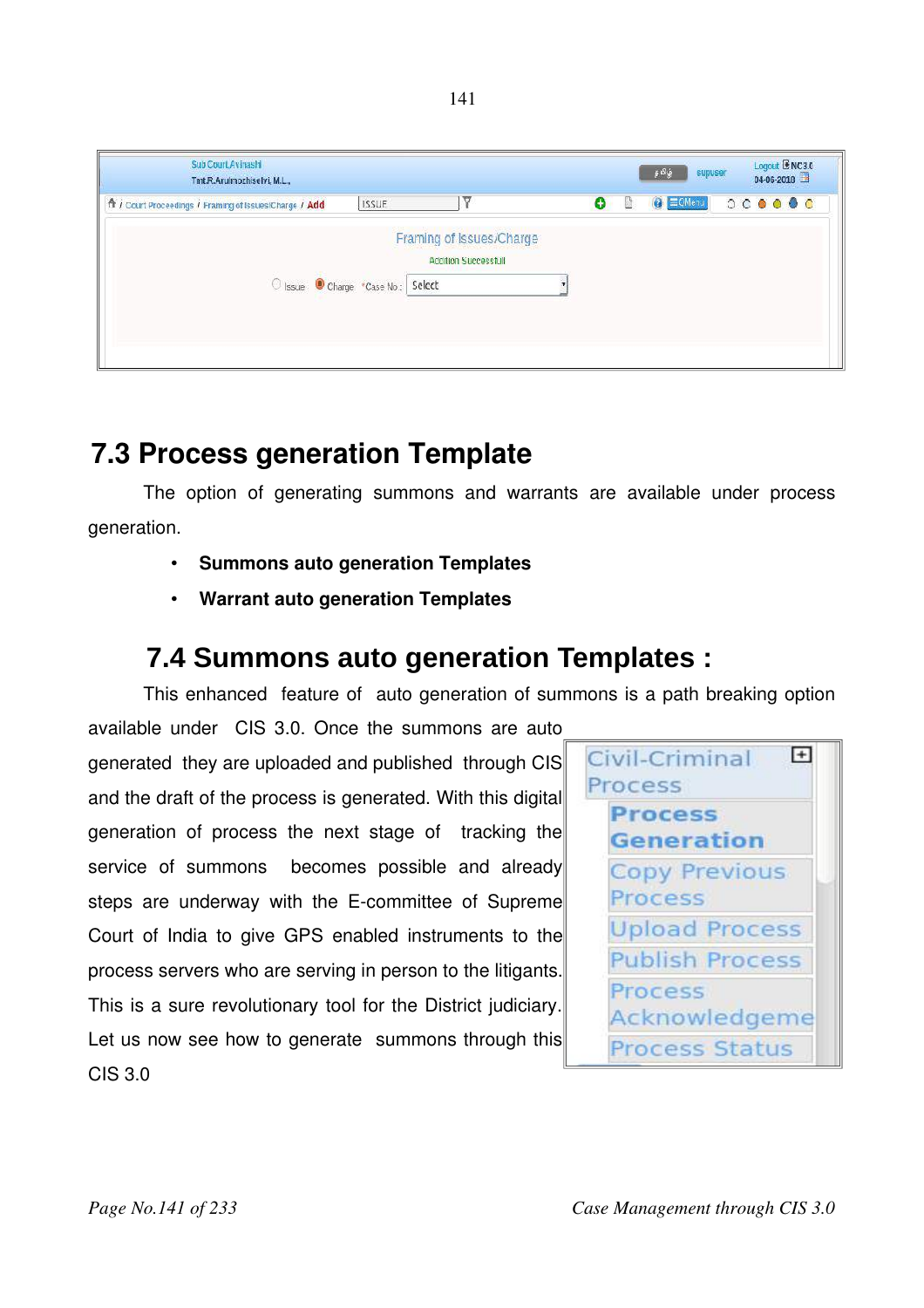## **7.4.1 Generating summons to appear in person -Steps**

**Step No 1** Go to Navigation panel – click Civil / Criminal process – click process generation and select the civil / criminal case type and the process type, and select the address needed as shown in the screen shot herewith.

|                      | Civil Civinning Plead Guilty *case No.: 05/123/2015 |                                                                            |                                                     |
|----------------------|-----------------------------------------------------|----------------------------------------------------------------------------|-----------------------------------------------------|
|                      |                                                     | * Process: Summons to appear in person [O.S. ~   @<br>Next Date:16-07-2018 | <b>Purpose:Additional Written Statement</b>         |
| Select Addressee     |                                                     |                                                                            |                                                     |
|                      | Fees Type: O Paid C Free/On Court Motion            | Process Fee:                                                               | 20                                                  |
| Addressee Type: Both |                                                     | * Addressee Name : Select                                                  | <b>SP</b>                                           |
| <b>Footnate:</b>     |                                                     | Nature:<br><b>SAGE COL</b>                                                 | Select<br>SEE POSSESSION CONSULTS<br><b>STATION</b> |

**Step 2:** Fill up the tab forms which appears one by one. First After filling the select addressee option next tab with addressee details appears which need to be filled up as shown in the screen shot

|                           | Covil Commad P Plead Guilty . Case No.: 05/123/2015 |                                                |                                              |
|---------------------------|-----------------------------------------------------|------------------------------------------------|----------------------------------------------|
|                           |                                                     | * Process: Summons to appear in person [0.5, - |                                              |
|                           |                                                     | Next Date:16-07-2018                           | <b>Purpose: Additional Written Statement</b> |
| Select Addressee          | <b>Addressee Details</b>                            |                                                |                                              |
| Addressee Name : Sivakami |                                                     | 0 Out of 1 Update                              |                                              |
|                           | Relation : Sport R/O :<br>Rangasamy                 | * Address:                                     | Gandhi Nager, Karadivavi,<br>palladam        |
|                           | Address: Main Address Alternate Address             |                                                |                                              |
|                           | State: TAMIL NADU                                   | District:                                      | <b>TIRUPPUR</b>                              |
|                           | Taluka   Avanashi                                   | Village:                                       | Sevur                                        |
| Police Station: Select    |                                                     |                                                |                                              |
| Pin code:                 | Mobile No.:                                         | Remarks:                                       |                                              |
| <b>Email</b>              |                                                     |                                                |                                              |

**Step 3:** After filling the address details and if the save option is clicked it will open up the option of generate draft and by clicking it *'1 Notice Generated successfully'* message appears and the draft is generated as shown in the screen shot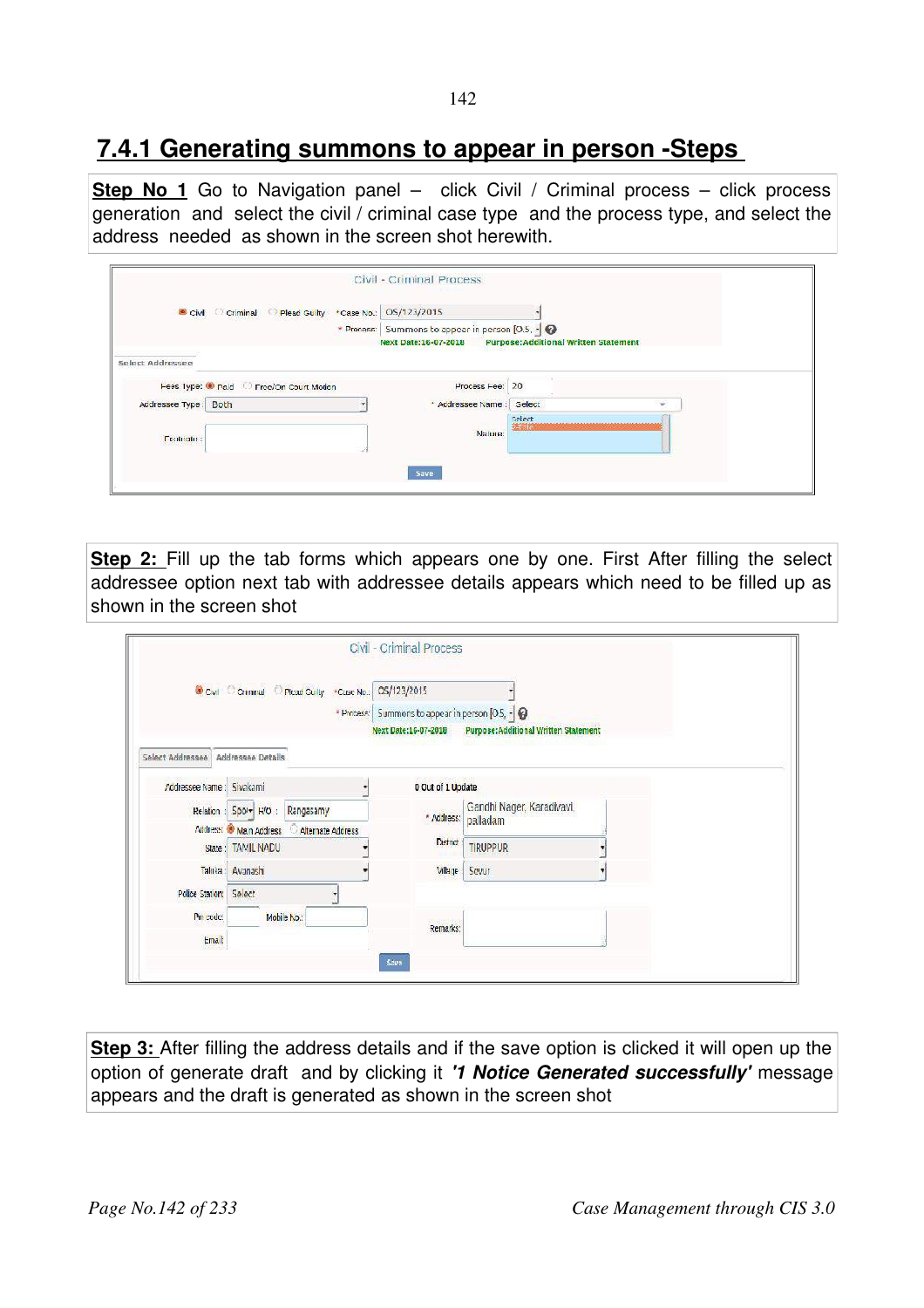|   | Civil - Criminal Process<br>1. Notice generated successfully<br>Civil Criminal Plead Guilty NCase No.:<br>Select                                                                 |
|---|----------------------------------------------------------------------------------------------------------------------------------------------------------------------------------|
| 圓 | <b>Purpose: Additional Written Statement</b><br>Next Date:16-07-2018<br>$1$ of $1$<br>a control<br><b>D</b><br>п<br>$P + 3$<br>$\infty$<br>Automatic Zoom =<br><b>CONTRACTOR</b> |
|   | TNT116-000171-2015<br>$N2$ . $T$<br>Sub Court, Avinashi<br>IN THE COURT OF Tast R.Arale 32. elvi, M.L.,<br>Subordinate Judge, Avinashi, Avina. 4, Tiruppur.                      |
|   | <b>SUMMONS TO APPEAR IN</b><br>OS/123/2015<br><b>PERSON</b><br>Sivakami Vs Subramaniam<br><b>NEXT DATE: 16-07-2018</b><br>(0, 5, R, 3)                                           |
|   | To.<br>Sivakami<br>Gandhi Nager, Karadivavi, palladam, Sevur, Avanashi, TIRUPPUR, TAMIL NADU                                                                                     |

## **7.4.2.Upload process option:**

**Step 4:** Once the draft is generate then click the upload process option which is available in the navigation panel and click submit.The option of Publish appears and if it is clicked It will give "Process uploaded successfully "message on the screen.

| Civil Criminal Plead Guilty<br>*Case No.:    | OS/123/2015                                |          |                                |  |
|----------------------------------------------|--------------------------------------------|----------|--------------------------------|--|
| * Process:                                   | Summons to appear in person [O.5, .        |          |                                |  |
| *Addressee Type                              | Defendant Name                             |          |                                |  |
| * Addressee Name                             | 1 - Subramaniam (R)                        |          |                                |  |
| Relation                                     | Father • R/O :<br>Shanmuga gounder         |          | Earipalayam, thekkalur village |  |
|                                              | Address: Main Address<br>Alternate Address |          | * Address: Avinashi            |  |
| State:                                       | <b>TAMIL NADU</b>                          |          | District: TIRUPPUR             |  |
|                                              | Town: Select                               |          | Ward: Select                   |  |
| Taluka:                                      | Avanashi                                   |          | Village : Sevur                |  |
| Police Station:                              | Select<br>۰                                |          |                                |  |
| Pin code:                                    | Mobile No.:                                |          |                                |  |
| Email:                                       |                                            | Remarks: |                                |  |
|                                              | Submit<br>Process Uploaded Successfully    |          |                                |  |
|                                              |                                            |          |                                |  |
|                                              | <b>Upload Process</b>                      |          |                                |  |
| Civil Criminal Plead Guilty Case No.: Select |                                            |          |                                |  |
|                                              |                                            |          |                                |  |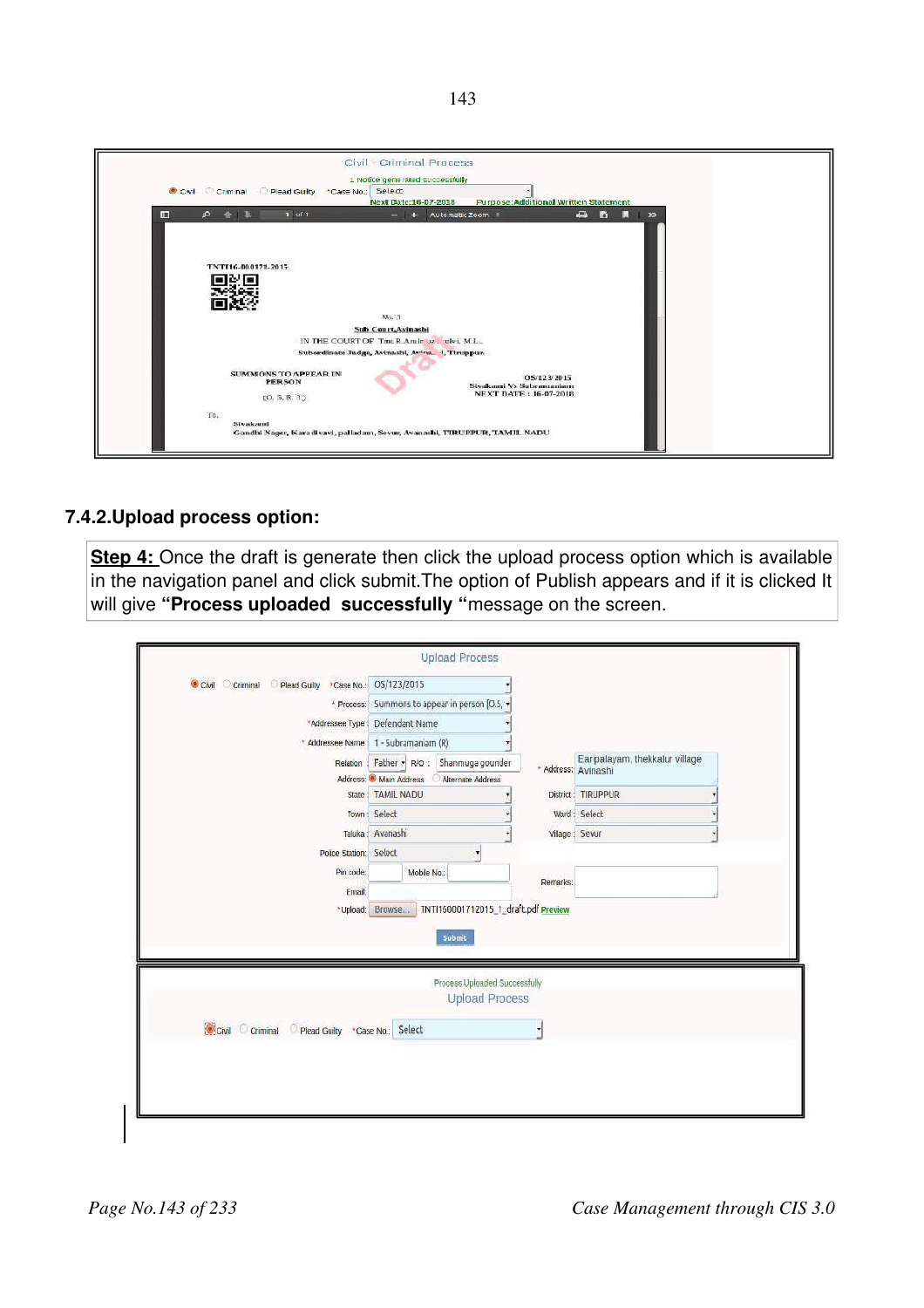## **7.4.3 Publish process option:**

**Step 5:** After process uploaded the next step is click the publish process option which clicked will give **"Notices Published successfully "**message on the screen. After this the notices can be printed with acknowledgment

|                |            |                             |                              | Civil Criminal                                                               |             |                    |                        |
|----------------|------------|-----------------------------|------------------------------|------------------------------------------------------------------------------|-------------|--------------------|------------------------|
|                |            | *From Cate 01-07-2018       |                              | ** To Date 09-07-2018<br>Go<br>19)                                           |             |                    |                        |
| Show 10        | · entries  |                             |                              |                                                                              |             | Previous           | $\overline{1}$<br>Next |
| Search         |            |                             |                              |                                                                              |             |                    |                        |
| Sr. No.        | Date       | Case No                     | <b>Main Party</b>            | <b>Notice</b>                                                                | Party Name  | <b>Draft</b>       | <b>Publsh</b>          |
|                | 09-07-2018 | OS/123/2015                 | Siyakami V.S.<br>Subramaniam | Summons to appear in<br>person [0.5, R. 3]                                   | Sivakami    | Show/Delete        | Putlish                |
| $\overline{2}$ | 09-07-2018 | OS/123/2015                 | Siyakami V.S.<br>Subramaniam | Summons to appear in<br>person [0.5, R.3]                                    | Subramaniam | <b>Show/Delete</b> | Publish                |
|                |            | Showing 1 to 2 of 2 entries |                              |                                                                              |             | Previous           | $\mathbf{1}$<br>Next   |
|                |            |                             |                              | $\bullet$ Civil $\circ$<br>Criminal<br><b>Notices Published successfully</b> |             |                    |                        |
|                |            | *From Date 01-07-2018       |                              | *To Date 09-07-2018                                                          |             | <b>THE</b><br>Go   |                        |

## **7.4.4 Summon Print and Acknowledgement print**

**Step 6: After "Notices Published successfully "message on the screen. After this click** process acknowledgement option from navigation panel  $\rightarrow$  Print / acknowledgement option opens up choose the field By clicking the **print** and **acknowledgement** option one can print the draft and also print the acknowledgement.

|                        |                                  | Print/Acknowledgement<br>Civil C criminal<br>*From Date 09-07-2018 -To Date 09-07-2018 | <b>A</b>                                                     | Co    |              |                 |
|------------------------|----------------------------------|----------------------------------------------------------------------------------------|--------------------------------------------------------------|-------|--------------|-----------------|
| <b>Process</b><br>Date | Process ID                       | Notice                                                                                 | Party Name                                                   | Print | Check<br>For | Acknowledgement |
|                        |                                  | Case No.: OS/123/2015 Main Party: Sivakami V: Subramonian                              |                                                              |       |              |                 |
|                        | 09.07.2018 PTNTI160001712015_1_1 | Summons to appear in person-<br>[0.5, R.3]                                             | Sivakami,<br>Candhi Nager,<br>Karadivavi<br>palladam.        | Print |              | Acknowledgement |
|                        | 09-07-2010 PINIL60001/12015 2 1  | Summons to appear in person<br>[0.5, R. 3]                                             | Subramaniam.<br>Laripalayam,<br>thekkalur village<br>Avrashi | Print | n            | Acknowledgement |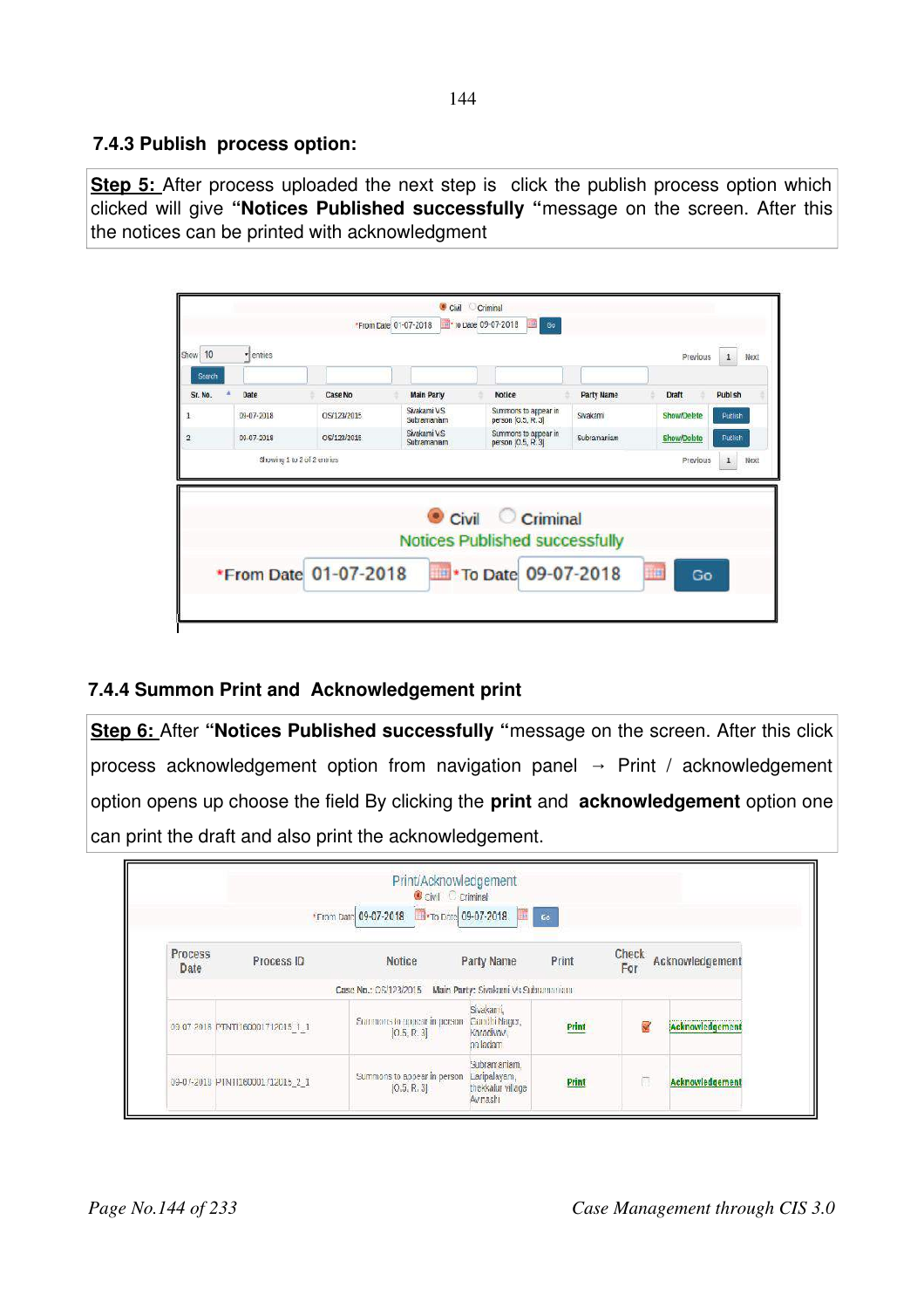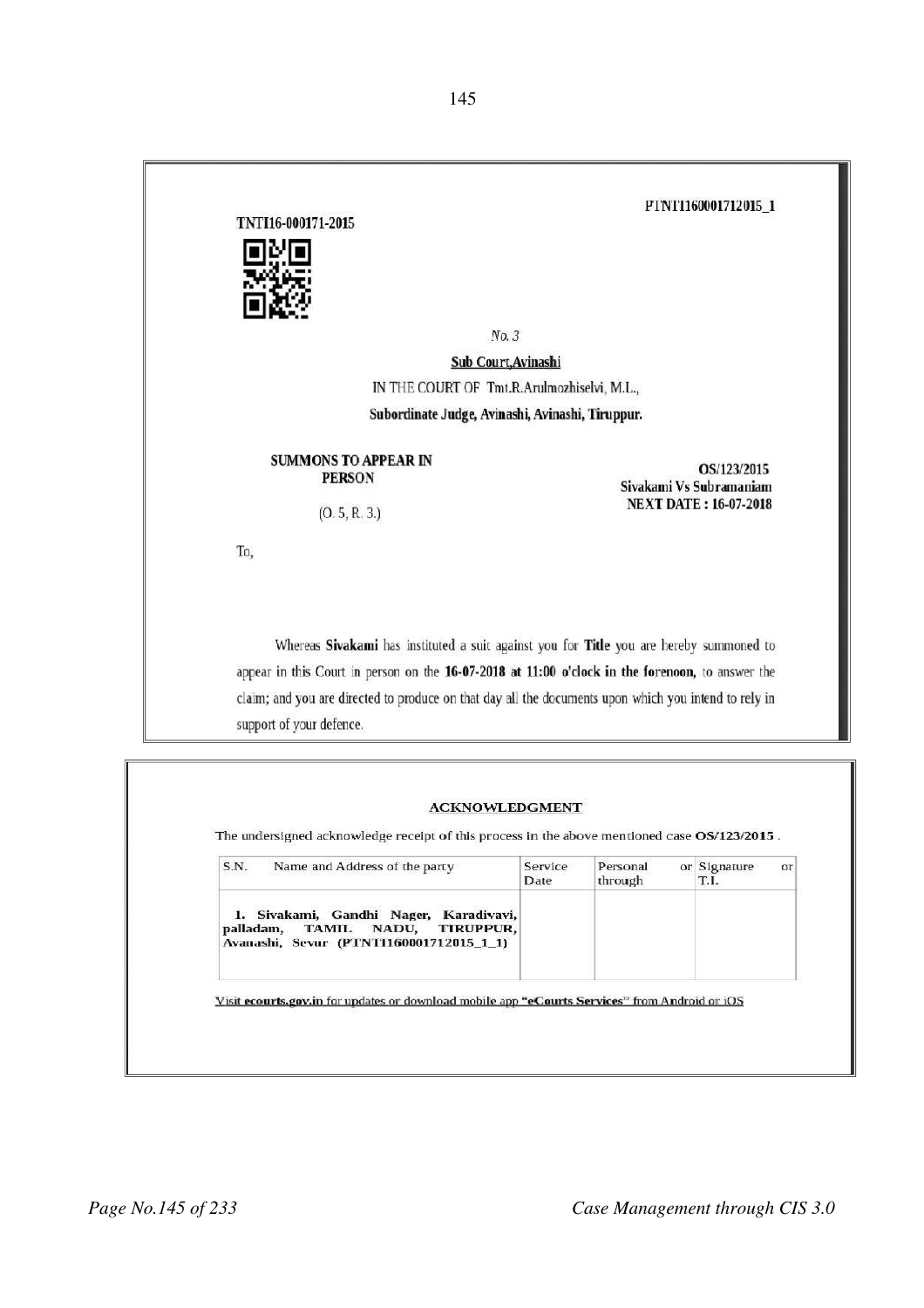**7.4.5 List of Process** :

In case where numerous process are generated the same can be viewed from the published process option available under upload process option as shown hereunder

|                                                                          | <b>Upload Process</b>                      |           |                      |                                            |                                                               |
|--------------------------------------------------------------------------|--------------------------------------------|-----------|----------------------|--------------------------------------------|---------------------------------------------------------------|
| Civil Comminal Plead Guilty "Case No: 05/123/2015                        |                                            |           |                      |                                            |                                                               |
| · Process: Select<br>*Addressee Type: Select<br>* Addressee Name: Select |                                            |           | Published Process    |                                            |                                                               |
|                                                                          |                                            | $\bullet$ | Process ID           | <b>Notice</b>                              | Print<br>Party Name                                           |
|                                                                          |                                            |           | PTNT1160001712015 1  | Summons to appear<br>in person [O.5, R. 3] | Sivakami, Gandhi Nager, Print<br>M<br>Karadivavi, palladam    |
|                                                                          | Relation : Select - R/O :                  |           | PTNT160001712015_2_1 | Summons to appear<br>n person [O.S. R. 3]  | Subramaniam, Earipalayam, Print<br>thekkalur village Avinashi |
|                                                                          | Address: Main Address<br>Alternate Address |           |                      |                                            |                                                               |
|                                                                          | State: Select                              |           | District: Select     |                                            |                                                               |

## **7.4.6 Process status monitoring**

The status of the process can be monitored using the process status option

|                       |                                            |                   |                                    | Process Status<br>Civil Commo        |                                            |        |                      |                     |                             |                                  |                   |
|-----------------------|--------------------------------------------|-------------------|------------------------------------|--------------------------------------|--------------------------------------------|--------|----------------------|---------------------|-----------------------------|----------------------------------|-------------------|
|                       |                                            |                   | *Case Type: 05-317                 |                                      |                                            |        |                      |                     |                             |                                  |                   |
| Process ID            | Notice Title                               | <b>Party Name</b> | 123<br>*Case No.:<br>Draft<br>Date | Vear. 2015<br><b>Process</b><br>Date | $^{\circ}$<br><b>Establishment</b><br>Name | Bailff | Process<br>Messenger | Delivery<br>On Date | Served /<br><b>Unserved</b> | Reason<br>For<br><b>Unserved</b> | General<br>Remark |
| PTNT150001712015 1 1  | Semmons to appear in<br>person [0.5, R. 3] | Sivakam           | 09-07-2018                         | 09-07-2018                           |                                            |        |                      |                     |                             |                                  |                   |
| PTNT1180001712015 2 1 | Summons to appear in<br>person (O.5, H. 3) | Subramanam        | 09 07 2018                         | 09 07 2018                           |                                            |        |                      |                     |                             |                                  |                   |

#### **7.5 Warrant auto generation Templates**

Let us now see how to generate as Warrant through this CIS 3.0

Go to Navigation panel  $-$  click Civil / Criminal process  $$ click process generation and select the civil / criminal case type and the process type (Warrant) - select State / District / Police Station / FIR Number - select the addressee and fill up as shown in the screen shot herewith.

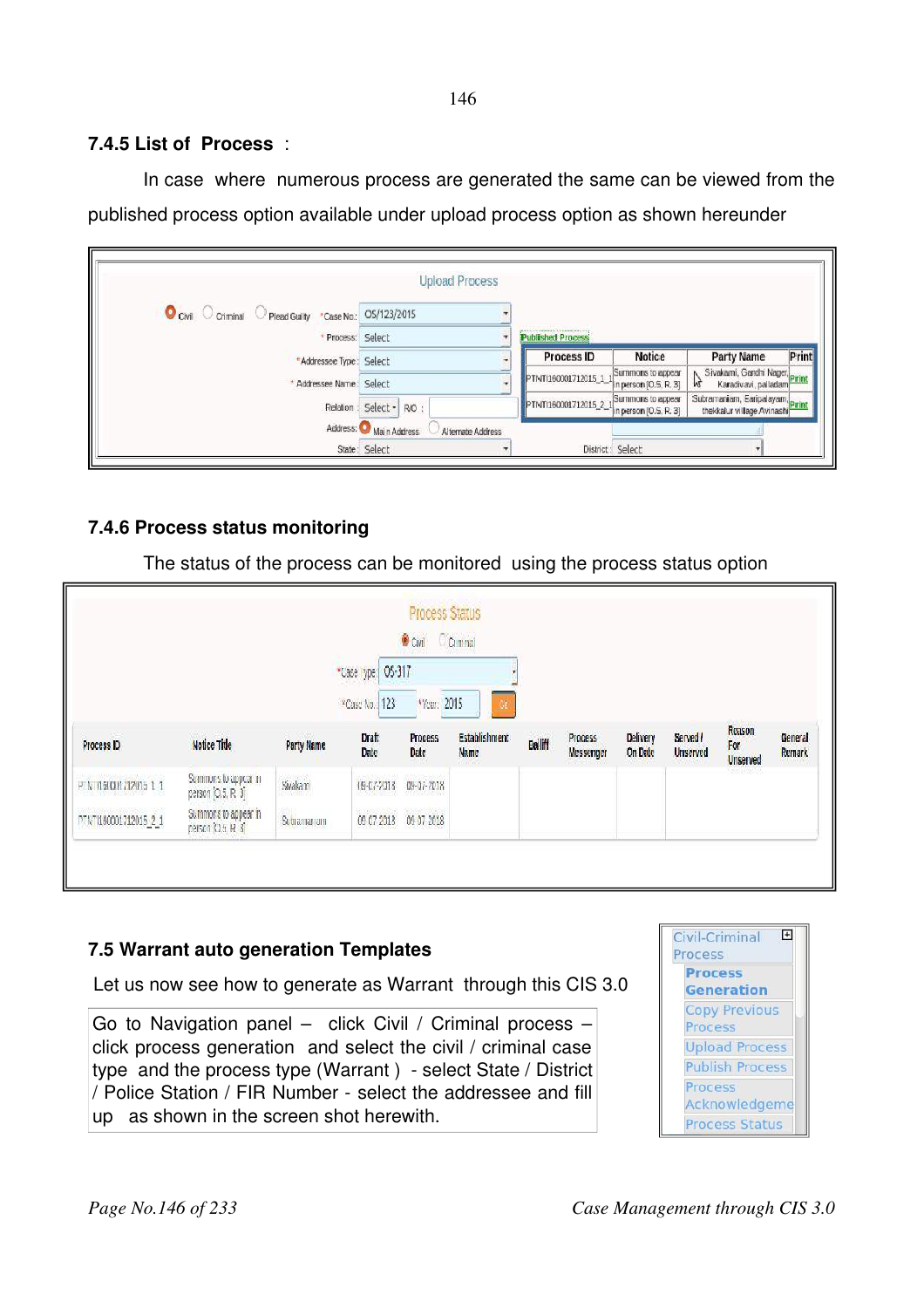## **7.5.1 Generating warrant of Arrest -Steps**

**Step No 1** Go to Navigation panel – click Civil / Criminal process – click process generation and select the **criminal case type**  and the process type as **Warrant of arrest** , and s**elect the address** needed as shown in the screen shot herewith.

**Step 2:** Fill up the tab forms which appears one by one. First After filling the select addressee option next tab with **addressee details** appears which need to be filled up as shown in the screen shot

|                                        |                      |                                         | Cityil Criminal C Plead Guilty "Case No                                            | SC/80/2015           |                                                |                        |  |  |  |  |
|----------------------------------------|----------------------|-----------------------------------------|------------------------------------------------------------------------------------|----------------------|------------------------------------------------|------------------------|--|--|--|--|
|                                        |                      |                                         |                                                                                    |                      | * Process: Warrant of arrest [Sec. 70]-200002* |                        |  |  |  |  |
|                                        | Store: TAMIL NADU    | * District                              | TIRUPPUR                                                                           |                      | - Police Station: Select                       | FIR No: 1149 Year 2018 |  |  |  |  |
|                                        |                      | Process Draft(1)                        |                                                                                    |                      | Next Date:05-06-2018 Purpose:CHARGES           |                        |  |  |  |  |
|                                        |                      |                                         | Select Addressee   Addressee Details   Act Section   Case Details   Generate Draft |                      |                                                |                        |  |  |  |  |
|                                        |                      |                                         |                                                                                    |                      |                                                |                        |  |  |  |  |
| Addressee Name: Vellaiyan @ Vellaisamy |                      |                                         |                                                                                    | 0 Out of 1 Update    |                                                |                        |  |  |  |  |
|                                        |                      | Relation : Fati =   Rro :   Karuppusamy |                                                                                    |                      | Dasaiyan Thottam, Royarpalayam,                |                        |  |  |  |  |
|                                        | Anness: Main Address |                                         |                                                                                    | * Address:           |                                                |                        |  |  |  |  |
|                                        | State: TAMIL NADU    |                                         |                                                                                    | D strict<br>TIRUPPUR |                                                |                        |  |  |  |  |
|                                        | Taluka: Avanashi     |                                         |                                                                                    | Select<br>Village:   |                                                |                        |  |  |  |  |
| Police Station: Select                 |                      | ħ.                                      |                                                                                    |                      |                                                |                        |  |  |  |  |
| Pin coules                             |                      | Mobile No.:                             |                                                                                    | Hemarks:             |                                                |                        |  |  |  |  |
|                                        |                      |                                         |                                                                                    |                      |                                                |                        |  |  |  |  |

**Step 3:** After filling the address details and if the save option is clicked it will open up the next tab of **Part Concerned** which has to be filed up and **click next** it will as shown in the screen shot

|                     | Civil - Criminal Process                                                                                                                         |
|---------------------|--------------------------------------------------------------------------------------------------------------------------------------------------|
|                     | City Comminal Piead Guilty "Case No.:<br>SC/80/2016                                                                                              |
|                     | Warrant of arrest [Sec. 70] -200002 - 2<br>* Process:                                                                                            |
| TAMIL NADU<br>Slae: | Police Station Select<br>* FIR No.: 1149 Year<br>2018<br>TIRUPPUR<br>- District:<br>Purposc:CHARGES<br>Process Draft(1)<br>Next Date: 05-06-2018 |
|                     | Select Addressee   Addressee Details   Party Concerned   Act Section   Case Details   Generate Draft                                             |
| Party Type: Both    | * Party Name :   1 - Inspector of Police, Avinashi Ps (                                                                                          |
|                     | <b>Save</b>                                                                                                                                      |
|                     |                                                                                                                                                  |

**Step 4:** After filling the Party concerned details and if the save option is clicked it will open up the next tab of **Selected Party details** which has to be filed up and **click next** it will as shown in the screen shot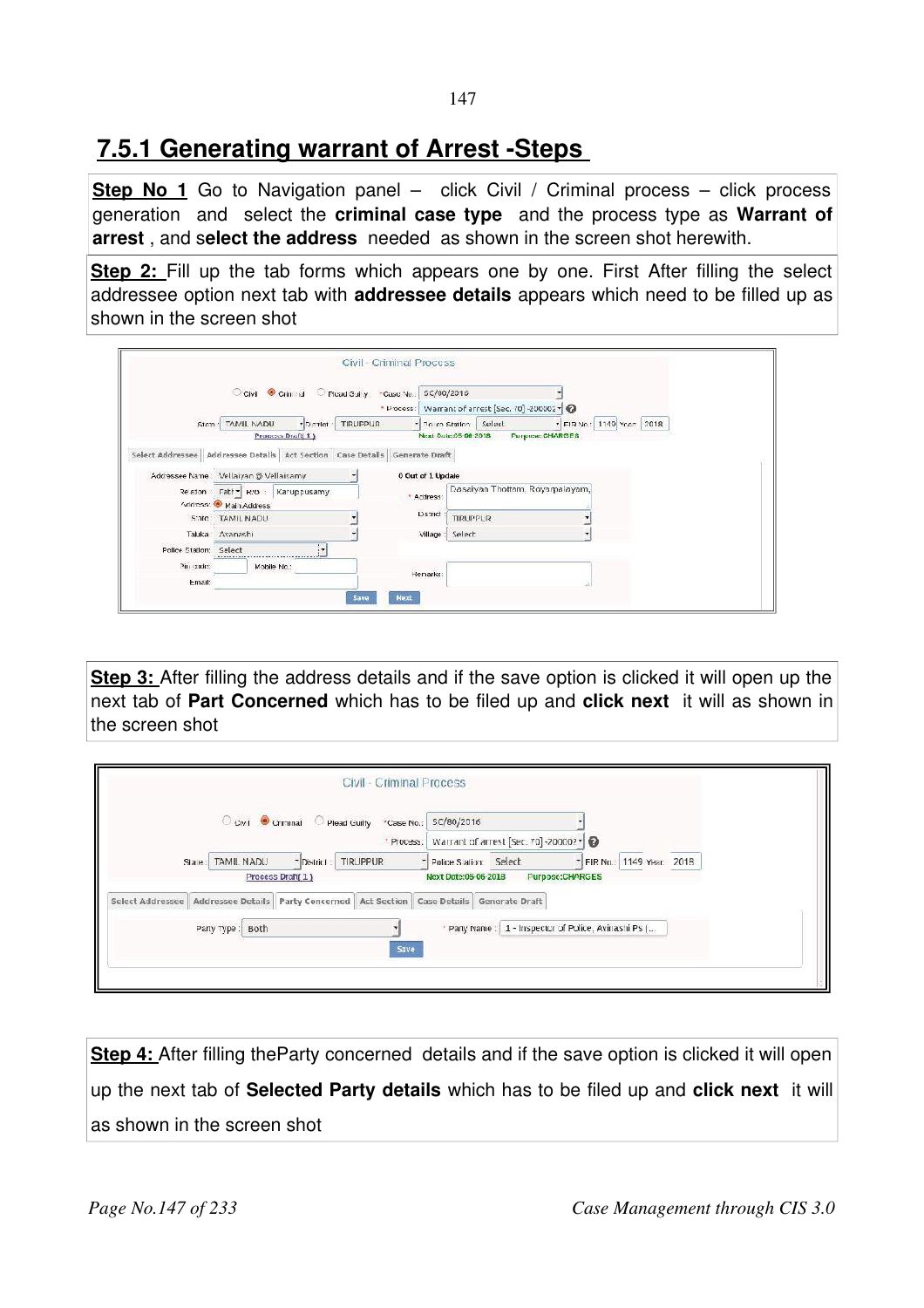|                  |                                              |                              | <b>Civil - Criminal Process</b>                                                                  |                   |                        |                                                  |                            |  |  |
|------------------|----------------------------------------------|------------------------------|--------------------------------------------------------------------------------------------------|-------------------|------------------------|--------------------------------------------------|----------------------------|--|--|
|                  |                                              | C Civil Criminal Pead Guilty | *Case No.:                                                                                       | SC/80/2016        |                        |                                                  |                            |  |  |
|                  |                                              |                              |                                                                                                  |                   |                        | * Process: Warrant of arrest [Sec. 70] -200002 * |                            |  |  |
|                  | State: TAMIL NADU                            |                              | * District: TIRUPPUR                                                                             |                   | Folice Station: Select |                                                  | * FIR No.: 1149 Year: 2018 |  |  |
|                  |                                              | Process Draft(1)             |                                                                                                  |                   | Next Date: 05-06-2018  | Purpose:CHARGES                                  |                            |  |  |
| Select Addressee |                                              |                              | Addressee Details Party Concerned Selected Party Details Act Section Case Details Generate Draft |                   |                        |                                                  |                            |  |  |
|                  | Party Name: Inspector of Police, Avinashi Ps |                              |                                                                                                  | 0 Out of 1 Update |                        |                                                  |                            |  |  |
|                  | Relation : Oth + R/O :                       |                              |                                                                                                  | ' Address:        |                        | Avinashi Police Station, Avinashi                |                            |  |  |
|                  | Address. Main Address                        | Alternate Address            |                                                                                                  |                   |                        |                                                  |                            |  |  |
|                  | State: TAMIL NADU                            |                              |                                                                                                  |                   | District: TIRUPPUR     |                                                  |                            |  |  |
|                  | Taluka: Avanashi                             |                              |                                                                                                  | Village: Select   |                        |                                                  |                            |  |  |
| Police Station:  | Select                                       |                              |                                                                                                  |                   |                        |                                                  |                            |  |  |
| Pin code:        | Mobi e No.:                                  |                              |                                                                                                  | Remarks:          |                        |                                                  |                            |  |  |
| Emal:            |                                              |                              |                                                                                                  |                   |                        |                                                  |                            |  |  |
|                  |                                              |                              | Save                                                                                             |                   |                        |                                                  |                            |  |  |

**Step 5:** After filling the selected Party details and if the save option is clicked it will open up the next tab of **Act/section details**  which has to be filed up and **click next** as shown in the screen shot

|                    |                                      |                  | Civil - Criminal Process<br>Addition successful                                        |                             |                                                    |                           |  |
|--------------------|--------------------------------------|------------------|----------------------------------------------------------------------------------------|-----------------------------|----------------------------------------------------|---------------------------|--|
|                    |                                      |                  | O Civil Crim rial Plead Gully *Case No                                                 | SC/B0/2016                  |                                                    |                           |  |
|                    |                                      |                  |                                                                                        |                             | * Process: Warrant of arrest [Sec. 70] -200002 - 0 |                           |  |
|                    | State: TAMIL NADU                    | * District       | <b>TIRUPPUR</b>                                                                        |                             | Police Station: Select                             | " HR No.: 1149 Year: 2018 |  |
|                    |                                      | Process Draft(1) |                                                                                        | <b>Next Date:05-06-2018</b> | Purpose:CHARGES                                    |                           |  |
|                    | Select Addressee   Addressee Details |                  | Party Concerned   Selected Party Details   Act Section   Case Details   Generate Draft |                             |                                                    |                           |  |
| <b>Act Details</b> |                                      |                  |                                                                                        |                             |                                                    |                           |  |
|                    | Act1: CodeofCriminalProcedure-99     |                  | Act Section1: 106                                                                      |                             |                                                    | E                         |  |
|                    |                                      |                  | More Acts                                                                              |                             |                                                    |                           |  |
|                    |                                      |                  | Next<br>Save                                                                           |                             |                                                    |                           |  |
|                    |                                      |                  |                                                                                        |                             |                                                    |                           |  |

**Step 6:** After filling the act/section details and if the next option is clicked it will open up the **Case details option** which has to be filed up and click next as shown in the screen shot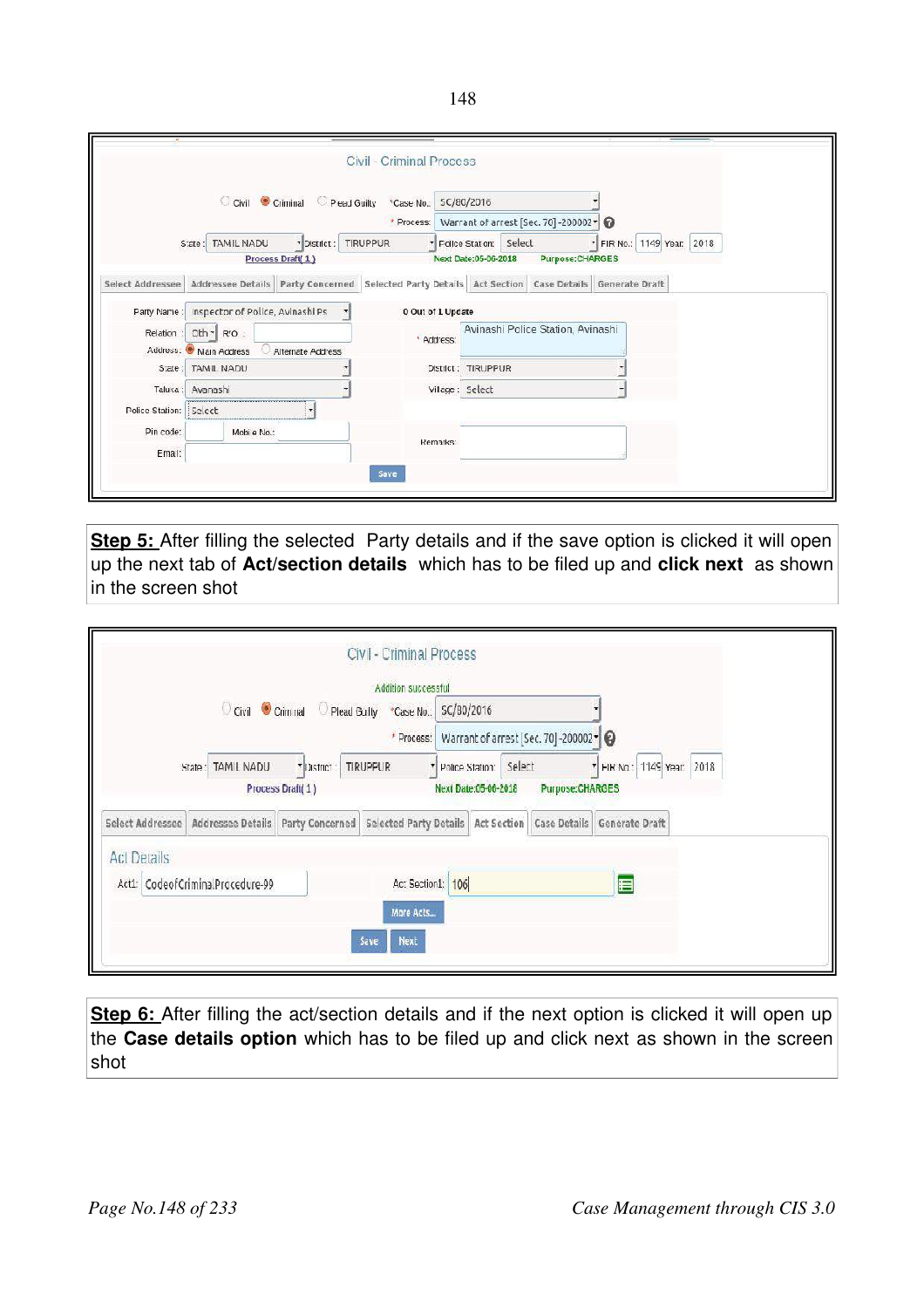|                                                                                                                               | Civil - Criminal Process.                    |                                                   |                            |  |
|-------------------------------------------------------------------------------------------------------------------------------|----------------------------------------------|---------------------------------------------------|----------------------------|--|
|                                                                                                                               | Civil Chimal Pead Oully Case No.: SC/80/2016 |                                                   |                            |  |
|                                                                                                                               |                                              | * Process: Warrent of arrest [Sec. 70] 200002 . D |                            |  |
| State: TAMIL NADU                                                                                                             | Fishiot: TIRUPPUR                            | Figure Station: Select                            | - FIR No.: 1149 Year. 2018 |  |
|                                                                                                                               | Process Draft 1                              | Purpose:CHARGES<br>Next Date:06-06-2018           |                            |  |
| Select Addressee   Addressee Details   Party Concerned   Selected Party Details   Act Section   Case Details   Generate Draft |                                              |                                                   |                            |  |
| Case Details                                                                                                                  |                                              |                                                   |                            |  |
| Suit Valuations                                                                                                               |                                              | <b>Arrount:</b>                                   |                            |  |
| <b>FIR Details</b>                                                                                                            |                                              |                                                   |                            |  |
| Police Challas or Private Complaint : Police Challan                                                                          |                                              |                                                   | State: TAMIL NADU          |  |
|                                                                                                                               | District: TIRUPPUR                           | Police Station Code: Select-                      |                            |  |
| Dale of Offence: 02-08-2012                                                                                                   | 画                                            | Date of F ing Charge Sheet:                       | 诵                          |  |
|                                                                                                                               | <b>HR Iyae: I Select</b>                     | FIR No.: 1149                                     | Усм. 2018.                 |  |
|                                                                                                                               |                                              |                                                   |                            |  |
| Offence Remark.                                                                                                               |                                              |                                                   |                            |  |

**Step 7:** After filling the case details and if the next option is clicked it will open up the option of generate draft and by clicking it *'1 Notice Generated successfully'* message appears and the draft is generated as shown in the screen shot

| Civil - Criminal Process                                                                         |                                                                                                          |
|--------------------------------------------------------------------------------------------------|----------------------------------------------------------------------------------------------------------|
| Civil Criminal Plead Guily *Case No.<br>* Piocess:                                               | SC/80/2016<br>Warrant of arres. [Sec. 70]-2000 · 0                                                       |
| State:   AM L NADJ<br>* District:<br><b>IIRUPPUR</b>                                             | * Police Station:<br>*   F.K. No.:   1149 Year:   2018<br>Select                                         |
| Process Draft(1)                                                                                 | Next Date:05 06 2018<br>Purpose:CHARGES                                                                  |
|                                                                                                  |                                                                                                          |
| <b>Selected Party Details</b><br><b>Addressee Details</b><br>Party Concerned<br>Sciect Addressee | Act Section<br>Case Details Cenerate Draft                                                               |
|                                                                                                  | Process ID Warrant of arrest [Sec. 70] -200002                                                           |
| Footnote:<br>Fees Type: Free/On Court Motion                                                     | <b>Nature Select</b><br><b>Process Fee:</b>                                                              |
|                                                                                                  |                                                                                                          |
| Address Type : Main.                                                                             | Addressee Name : Vellaman @ Vellaisamy<br>Address: Dasaiyan Thetlam, Royarpalayam,                       |
| State: TANIL NADU                                                                                | <b>District: TRUPPUR</b>                                                                                 |
| Town:                                                                                            | Ward:                                                                                                    |
| Taluka : Avanashi                                                                                | Village:                                                                                                 |
| <b>Police Station:</b><br>Pin code:                                                              | <b>Hemarks</b> :<br><b>Mobile No.:</b>                                                                   |
| Email:                                                                                           | R/O: Karuppusamy                                                                                         |
|                                                                                                  |                                                                                                          |
|                                                                                                  | Party Name : Inspector of Polce, Avinashi Ps                                                             |
| <b>Address Type: Main</b>                                                                        | Address: Avicashi Police Station, Avinashi                                                               |
| State: TANIL NADU                                                                                | District: TRUPPUR                                                                                        |
| Town:                                                                                            | Ward:                                                                                                    |
| Taluka : Avanashi<br><b>Pulice Station:</b>                                                      | Vil age:<br>Remarks:                                                                                     |
| PIn code:                                                                                        | <b>Mobile No.:</b>                                                                                       |
| <b>Email:</b>                                                                                    | RIO:                                                                                                     |
|                                                                                                  | $1 - 10 - 16$                                                                                            |
| <b>IB</b><br>ø                                                                                   | T of 1<br>G)<br>ы<br>Automatic Zoom<br>æ<br>٠                                                            |
|                                                                                                  | Form No. 1                                                                                               |
|                                                                                                  | Sub Court Avinashi<br>IN THE COURT OF Tmt.R.Aralmozhiselvi, M.L.,                                        |
|                                                                                                  | Subordinate Judge, Av 332                                                                                |
| <b>WARRANT OF ARREST</b>                                                                         | SC/80/2016                                                                                               |
|                                                                                                  | ctor of Police, Avinashi Ps Vs Vellaiyan @<br><b>Vollaisanny</b>                                         |
| (See Section 70)                                                                                 | /1149/2018<br>NEXT DATE: 05-06-2018                                                                      |
|                                                                                                  |                                                                                                          |
| To,                                                                                              |                                                                                                          |
| Vellalyan @ Vellaisamy                                                                           |                                                                                                          |
|                                                                                                  | Dasaiyan Thottam, Royarpalayam,, Avanashi, TIRUPPUR, TAMIL NADU                                          |
|                                                                                                  | WHEREAS Inspector of Police, Avinashi Ps of Avinashi Police Station, Avinashi stands                     |
|                                                                                                  | charged with the offence punishable U/Sec. 106 of CodeofCriminalProcedure-99, you are hereby             |
|                                                                                                  | directed to arrest the said Inspector of Police. Avinashi Ps . and to produce him before me. Herein fail |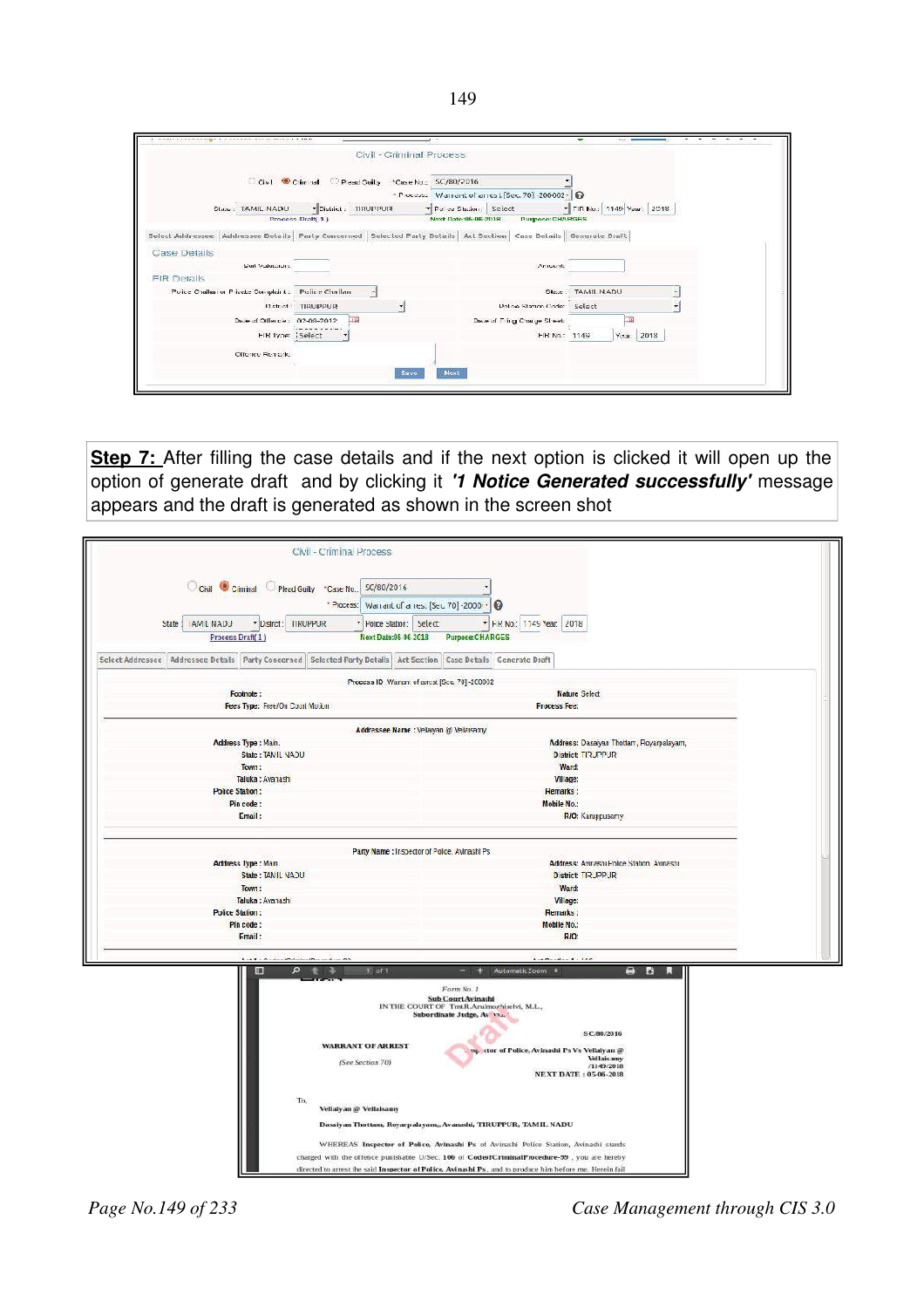## **7.5.2 Upload process option:**

**Step 6:** Once the draft is generate then click the upload process option which is available in the navigation panel and click submit.It will also give the preview option

| Civil Criminal Plead Guilty *Case No.: SC/80/2016 |                                                                                       |          |                                    |  |
|---------------------------------------------------|---------------------------------------------------------------------------------------|----------|------------------------------------|--|
|                                                   |                                                                                       |          |                                    |  |
|                                                   | * Process: Warrant of arrest [Sec. 70] -200002 -                                      |          |                                    |  |
| *Addressee Type: Accused                          |                                                                                       |          |                                    |  |
|                                                   | * Addressee Name: 1 - Vellaiyan @ Vellaisamy (R)                                      |          |                                    |  |
|                                                   | Relation : Father • R/O :<br>Karuppusamy<br>Address: Mi Main Address Mitemate Address | Address: | Dasaiyan Thotlam,<br>Royarpalayam, |  |
|                                                   | State: TAMIL NADU                                                                     |          | District: TIRUPPUR.                |  |
|                                                   | Town: Select                                                                          |          | Ward: Select                       |  |
|                                                   | Taluka : Avanashi                                                                     |          | Village: Select                    |  |
| Police Station: Select                            |                                                                                       |          |                                    |  |
| Pin code:<br>Ernail:                              | Mobile No.:                                                                           | Remarks: |                                    |  |
| *Upload:                                          | Browse   TNTI160004432016_3_draft.pdf Preview                                         |          |                                    |  |

### **7.5.3 Publish process option:**

**Step 5:** After process uploaded the next step is click the publish process option from the navigation pane and which clicked will give **"Notices Published successfully "**message on the screen. After this the notices can be printed with acknowledgment

|                      |                             | *From Date 01-06-2018 |                                                                      | Civil Criminal<br>A.<br>To Date 04-06-2018 | Go                        |                    |                          |
|----------------------|-----------------------------|-----------------------|----------------------------------------------------------------------|--------------------------------------------|---------------------------|--------------------|--------------------------|
| Show<br>10<br>Search | entries                     |                       |                                                                      |                                            |                           | Previous           | $\mathbf 1$<br>Next      |
| Sr. No.              | Date                        | Case No               | <b>Main Party</b>                                                    | <b>Notice</b>                              | Party Name                | Draft              | Publish                  |
| $\mathbf 1$          | 04 05 2018                  | SC/80/2016            | Inspector of<br>Police, Avinashi<br>Ps V.S Vellaiyan<br>@ Vellaisamy | Warrant of arrest<br>[Sec. 70]             | Vellaiyan @<br>Vellaisamy | <b>Show/Delete</b> | Publish                  |
|                      | Showing 1 to 1 of 1 entries |                       |                                                                      |                                            |                           | Previous           | $1\,$<br>Next<br>1999149 |

## **7.5.4 Warrant Print and Acknowledgement print**

**Step 6:** After "Notices Published successfully "message on the screen. After this click process acknowledgement option from navigation panel  $\rightarrow$  Print / acknowledgement option opens up choose the field By clicking the **print** and **acknowledgement** option one can print the draft and also print the acknowledgement.